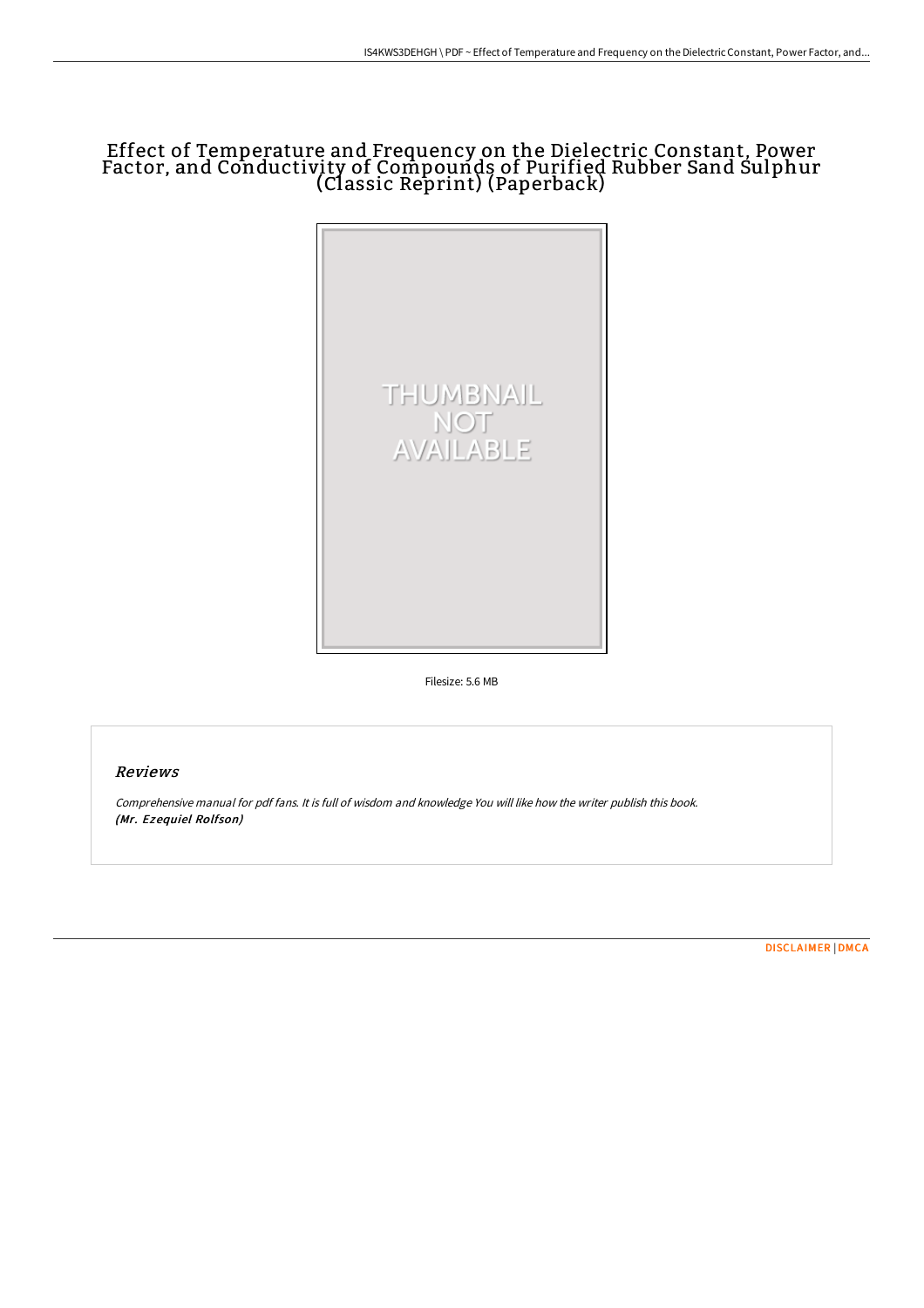### EFFECT OF TEMPERATURE AND FREQUENCY ON THE DIELECTRIC CONSTANT, POWER FACTOR, AND CONDUCTIVITY OF COMPOUNDS OF PURIFIED RUBBER SAND SULPHUR (CLASSIC REPRINT) (PAPERBACK)

#### ঞ **DOWNLOAD PDF**

Forgotten Books, 2017. Paperback. Condition: New. Language: English . Brand New Book \*\*\*\*\* Print on Demand \*\*\*\*\*. Excerpt from Effect of Temperature and Frequency on the Dielectric Constant, Power Factor, and Conductivity of Compounds of Purified Rubber Sand Sulphur The present paper is primarily concerned with the description of methods of experimental measurement of the electrical properties and the presentation of the results. A consideration of the results m the light of modern dielectric theory will form the subject of a separate paper. About the Publisher Forgotten Books publishes hundreds of thousands of rare and classic books. Find more at This book is a reproduction of an important historical work. Forgotten Books uses state-of-the-art technology to digitally reconstruct the work, preserving the original format whilst repairing imperfections present in the aged copy. In rare cases, an imperfection in the original, such as a blemish or missing page, may be replicated in our edition. We do, however, repair the vast majority of imperfections successfully; any imperfections that remain are intentionally left to preserve the state of such historical works.

E Read Effect of [Temperature](http://albedo.media/effect-of-temperature-and-frequency-on-the-diele.html) and Frequency on the Dielectric Constant, Power Factor, and Conductivity of Compounds of Purified Rubber Sand Sulphur (Classic Reprint) (Paperback) Online **A** Download PDF Effect of [Temperature](http://albedo.media/effect-of-temperature-and-frequency-on-the-diele.html) and Frequency on the Dielectric Constant, Power Factor, and Conductivity of Compounds of Purified Rubber Sand Sulphur (Classic Reprint) (Paperback)